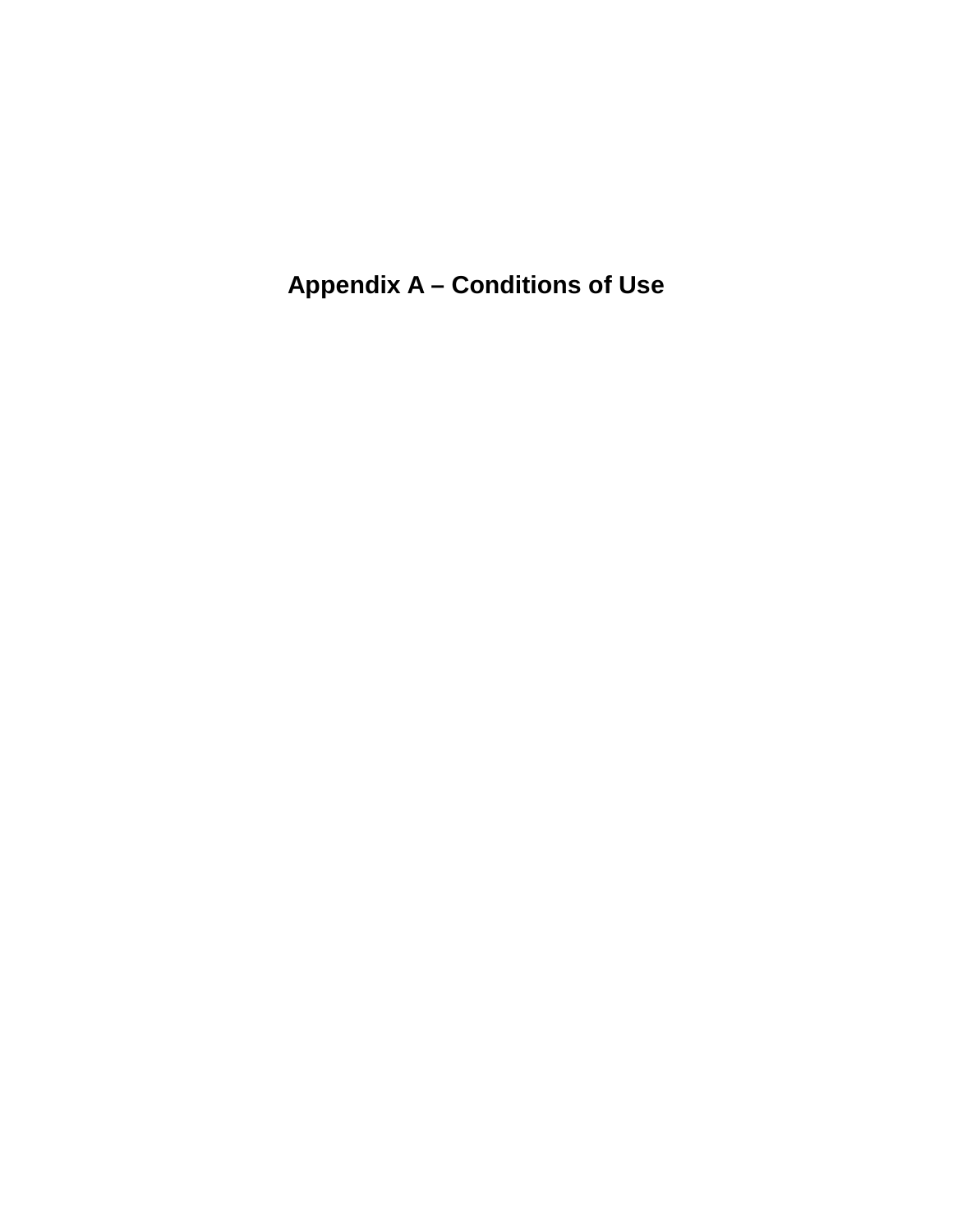#### **Terms and Conditions for Use of PC-HYDRO**

The Pima County Regional Flood Control District ("PCRFCD") grants to the user the rights to access PC-HYDRO 7.x "the Website" subject to the following Terms and Conditions of Use:

PCRFCD is solely responsible for the content of the Website. The Website may not be modified, abridged, decompiled, disassembled, unobfuscated or reverse engineered. The user is solely responsible for the content, interactions, and effects of any and all amendments, if present, whether they be extension modules, language resource bundles, scripts or any other amendment.

No part of this Terms and Conditions for Use may be modified, deleted or obliterated from the Website.

No part of the Website may be exported or re-exported in contravention of U.S. export laws or regulations.

### **Waiver of Warranty**

THE PIMA COUNTY REGIONAL FLOOD CONTROL DISTRICT AND ITS AGENCIES, OFFICIALS, REPRESENTATIVES, AND EMPLOYEES, INCLUDING ITS CONTRACTORS AND SUPPLIERS PROVIDE PC-HYDRO 7.x "AS IS," WITHOUT ANY WARRANTY OR CONDITION, EXPRESSED, IMPLIED OR STATUTORY, AND SPECIFICALLY DISCLAIM ANY IMPLIED WARRANTIES OF TITLE, MERCHANTABILITY, FITNESS FOR A PARTICULAR PURPOSE AND NON-INFRINGEMENT. Depending on state law, the foregoing disclaimer may not apply to you, and you may also have other legal rights that vary from state to state.

# **Limitation of Liability**

IN NO EVENT SHALL THE PIMA COUNTY REGIONAL FLOOD CONTROL DISTRICT AND ITS AGENCIES, OFFICIALS, REPRESENTATIVES, AND EMPLOYEES, INCLUDING ITS CONTRACTORS AND SUPPLIERS, BE LIABLE FOR LOST PROFITS OR ANY SPECIAL, INCIDENTAL OR CONSEQUENTIAL DAMAGES ARISING OUT OF OR IN CONNECTION WITH USE OF PC Hydro 6.0 REGARDLESS OF CAUSE, INCLUDING NEGLIGENCE.

THE PIMA COUNTY REGIONAL FLOOD CONTROL DISTRICT'S LIABILITY, AND THE LIABILITY OF ITS AGENCIES, OFFICIALS, REPRESENTATIVES, AND EMPLOYEES, INCLUDING ITS CONTRACTORS AND SUPPLIERS, TO YOU OR ANY THIRD PARTIES IN ANY CIRCUMSTANCE IS LIMITED TO THE CORRECTION OF